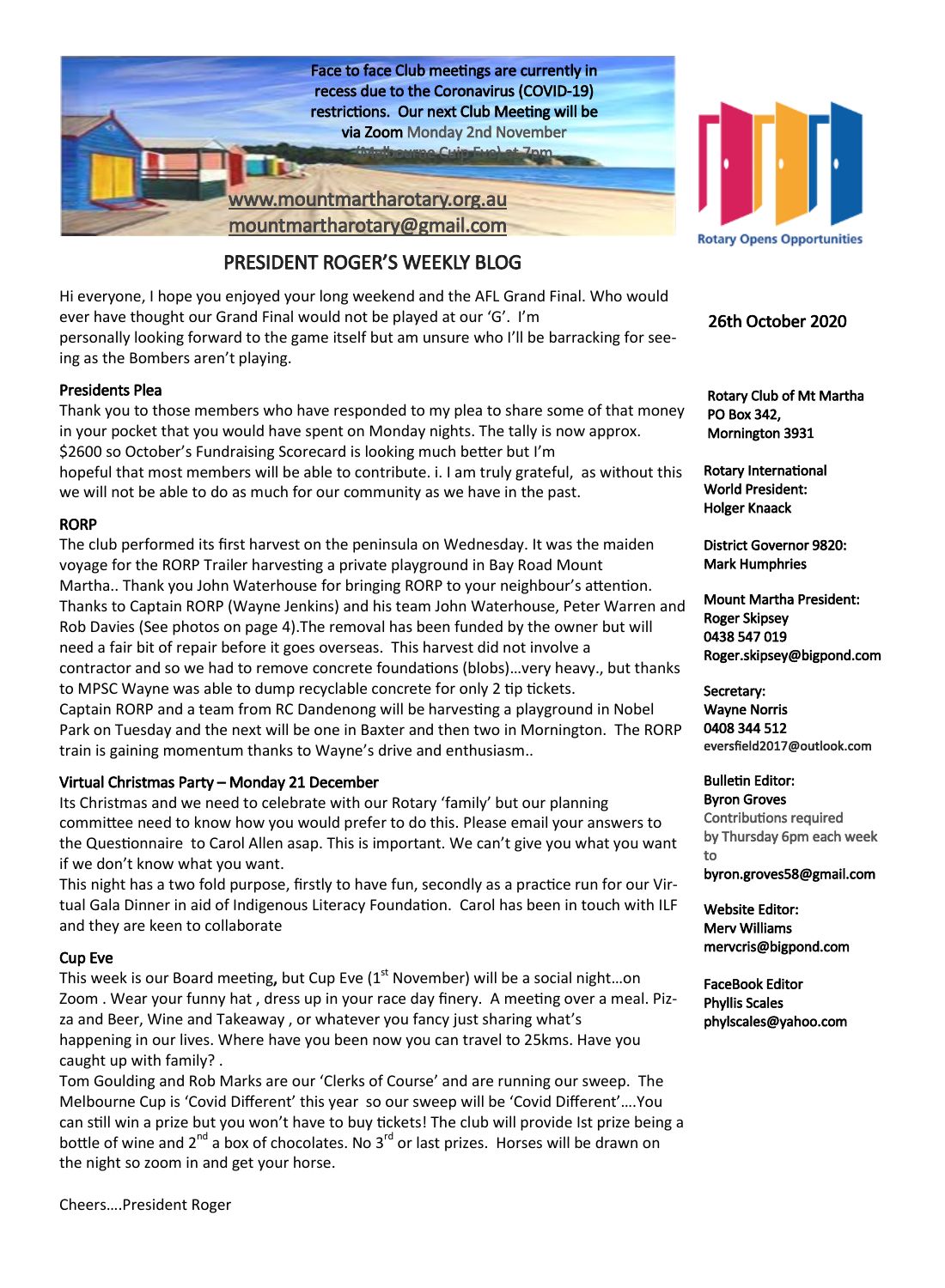

My Life in Coronavirus World - Merv and Christine Williams

As I sit down to write this I am reminded of Bali where you ask a store keeper for a particular item and they come back with an item (that is quite different) and say 'same, same but different'. So my days are a bit like that – same, same but different.

Work wise for the past 6 years I've worked from home and used Zoom as a training and meeting platform. However, there was some face-to-face meeting, training and coaching. With other things I am involved in I do at times feel 'zoomed out!'

I am a member of New Peninsula Church (as well as the Chair of the Board). Church has moved to on-line and Merv and I choose to 'go to church' Sunday night, rather than Sunday morning. I do miss worshipping together and catching up with friends. Consequently, life has been busy with many, many with meetings to set up changes at work and church plus my roles as District Membership Chair and with Rotarians Against Malaria.

Early on in the Covid lockdown I began to do a bit of baking. I think that lasted for about (1) cake and then things soon got back to normal! But a good book and a coffee outside fills my tank and I feel very blessed to live in Mt Martha especially at this time – and to have Merv to do the journey through this with. I do miss family gatherings and hugs from my grandkids. But all in all I have much to be grateful for.

## Chris Williams

What an interesting time. During the first lockdown, I was in the process of renovating the kitchen at home. So, during this time I was kept me busy pulling out walls, plastering, painting and laying timber flooring. The outcome is a great kitchen. Only problem was that I finished the job too early.

I was able to just get into golf again when the next lockdown came.

During the last 10 weeks lock down, there has been no golf and like everyone else we were staying within the 5 ks radius. Even Bunnings was outside the 5ks. The garden and veggie patch got a good work over.

In the last few weeks, the golf club has been able to obtain permission for the volunteer group "Dads Army" to perform maintenance work around the course. I have been involved with this group for about 4 years and this has allowed me to get some fresh air and "work" with some golfing mates.

In my role as the National Manager of Projects and Volunteers with Rotary Australia World Community Service (RAWCS), I have been able to spend time assisting Rotary Clubs and Districts throughout Australia working on their projects. Although there are no volunteer teams travelling overseas, many clubs & Districts have continued with their connections with local community and overseas projects.

## Merv Williams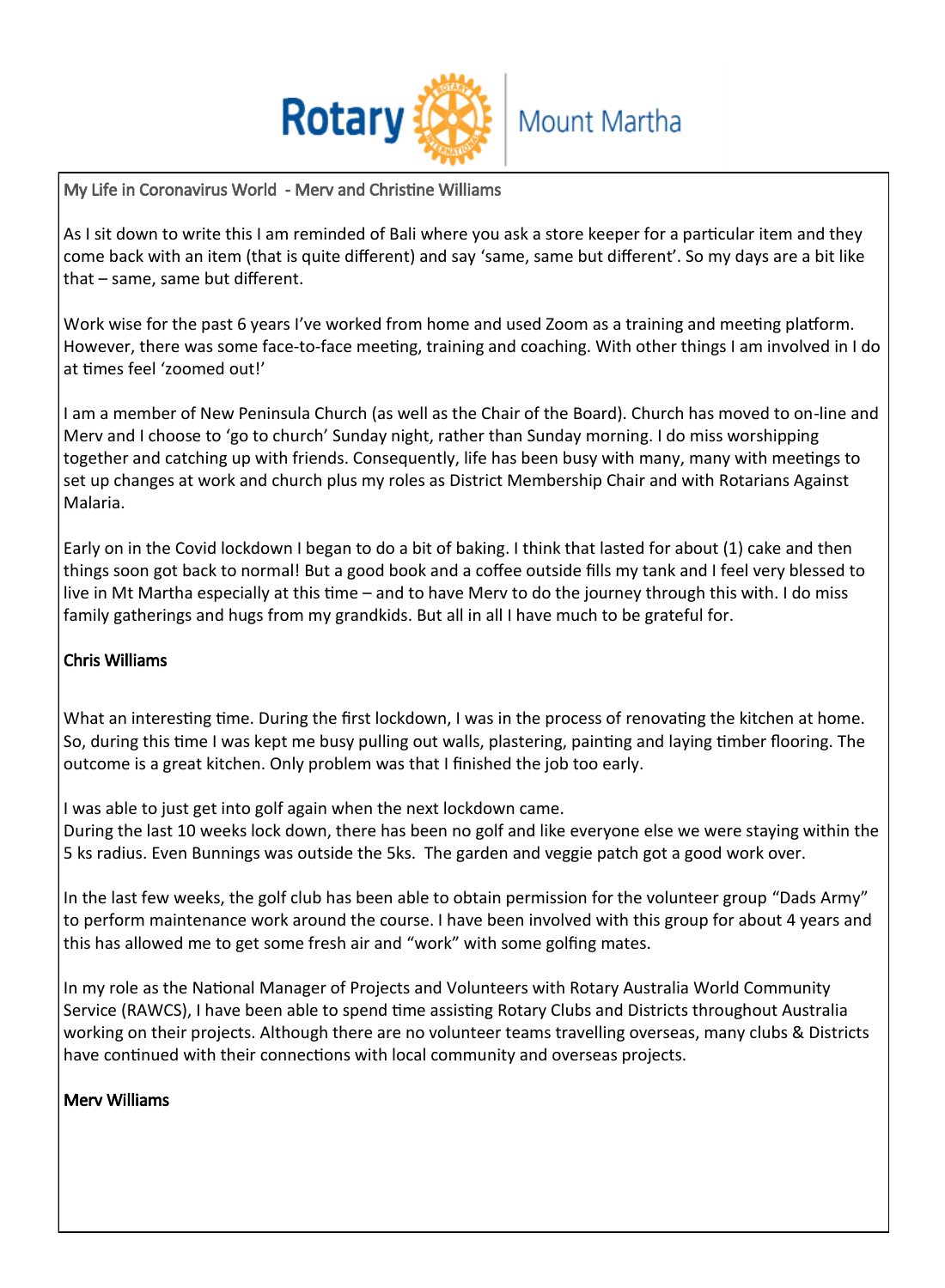

## Club & other meetings (via Zoom in this present COVID-19 climate).

## OCTOBER IS COMMUNITY ECONOMIC DEVELOPMENT MONTH

Mon 26 Oct RCMM Board Meeting via ZOOM - NO CLUB MEETING NOVEMBER IS ROTARY FOUNDATION MONTH Mon 2 Nov RCMM Club Meeting via Zoom - Melbourne Cup Eve Mon 9 Nov RCMM Committee meetings via Zoom Mon 16 Nov RCMM Club Meeting via Zoom—including AGM and Rotary Foundation Mon 23Nov RCMM Board Meeting via ZOOM - NO CLUB MEETING Mon 30 Nov 5th Monday - NO CLUB MEETING DECEMBER IS DISEASE PREVENTION & TREATMENT MONTH Mon 7 Dec RCMM Club Meeting via Zoom with member biographies Mon 14 Dec RCMM Committee meetings via Zoom Mon 21 Dec RCMM Christmas Party (see separate questionnaire Emailed with this Bulletin).

## OUR COMMUNITY & CLUB SUPPORTERS, TO WHOM WE ARE VERY GRATEFUL

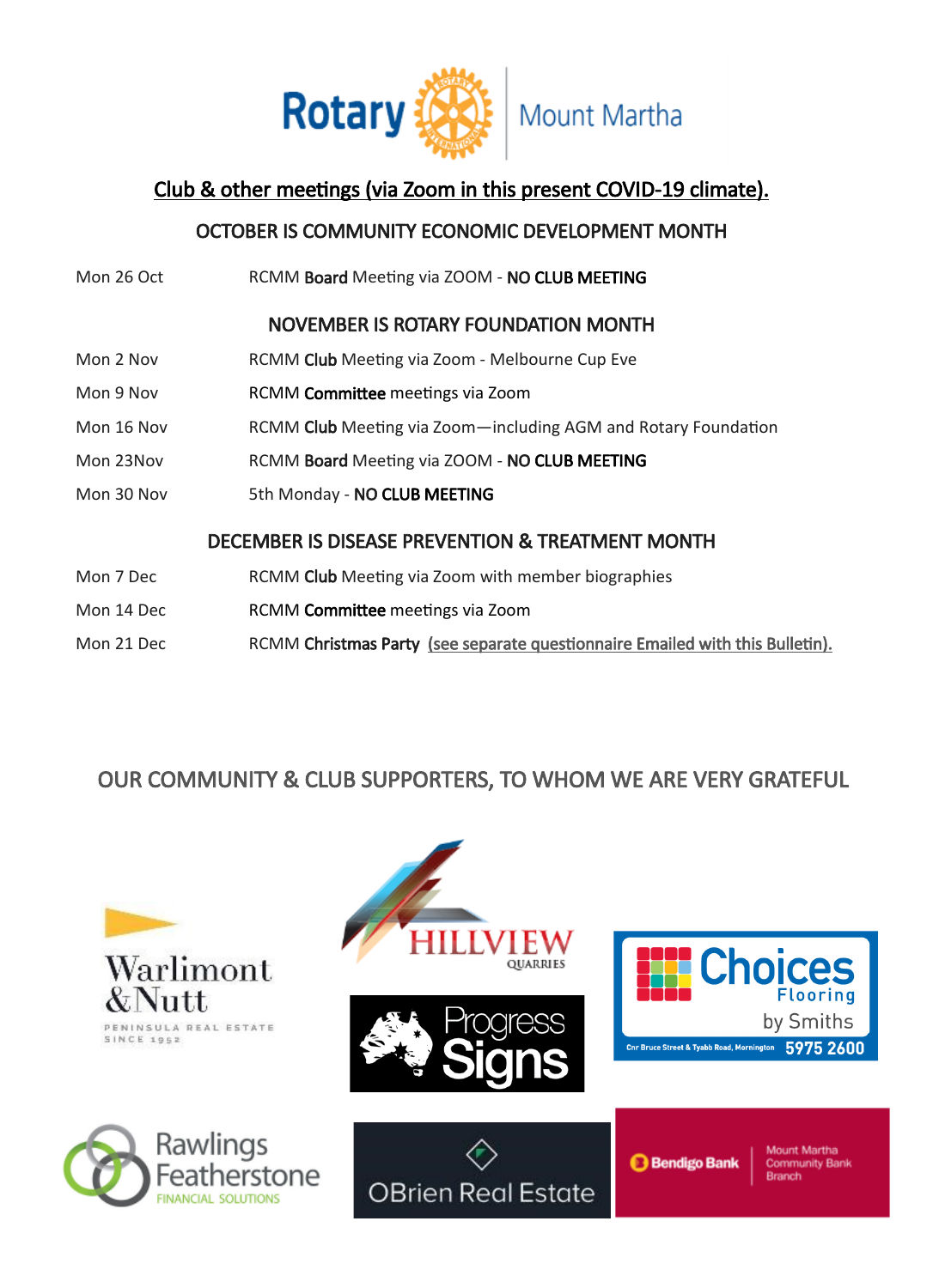

## [Rotary Overseas Recycled Playgrounds](https://www.facebook.com/RORPFlemington/?__cft__%5b0%5d=AZXTNotE6AMjk3e6BXeUE7JucFCUu8nXBI8Oe-1opiNAY5g-0MOg4mCz8bJ9kehQRn-khxwzWdmJU7SsoVUBAH9xjzPx6JqgE6Iivit-h4E6-aLMsMGy1jC6_tAELKMYLmz2x-GoaBaDS6Wsb_T-W5sOV08_4YBYo2O6HS2ZSFwgLnvKLsbMZiss0AvharhnW9o&__tn__=)

Who would have thought that playgrounds from Mornington are going to travel to Sri Lanka before we do? On Monday, RC of Mount Martha members had an update from our own Wayne Jenkins on the [Rotary Overseas Recycled Playgrounds \(RORP\) project whereby](https://www.facebook.com/RORPFlemington/?__cft__%5b0%5d=AZXTNotE6AMjk3e6BXeUE7JucFCUu8nXBI8Oe-1opiNAY5g-0MOg4mCz8bJ9kehQRn-khxwzWdmJU7SsoVUBAH9xjzPx6JqgE6Iivit-h4E6-aLMsMGy1jC6_tAELKMYLmz2x-GoaBaDS6Wsb_T-W5sOV08_4YBYo2O6HS2ZSFwgLnvKLsbMZiss0AvharhnW9o&__tn__=)  unwanted playgrounds here are harvested and then sent to developing countries where they are greatly appreciated. 36 playgrounds that otherwise would have gone to landfill have been Shipped and received overseas and are now bringing joy to many children.

This is a win-win project and it is cost neutral for Rotary Clubs.

This playground (below) was compliments of a neighbour of Rotarian John Waterhouse. The photo shows John, Wayne, Peter and Rob after the playground has been loaded into the RORP Trailer and afterwards as the rubbish concrete was offloaded at the Tip after a deal with the Council.



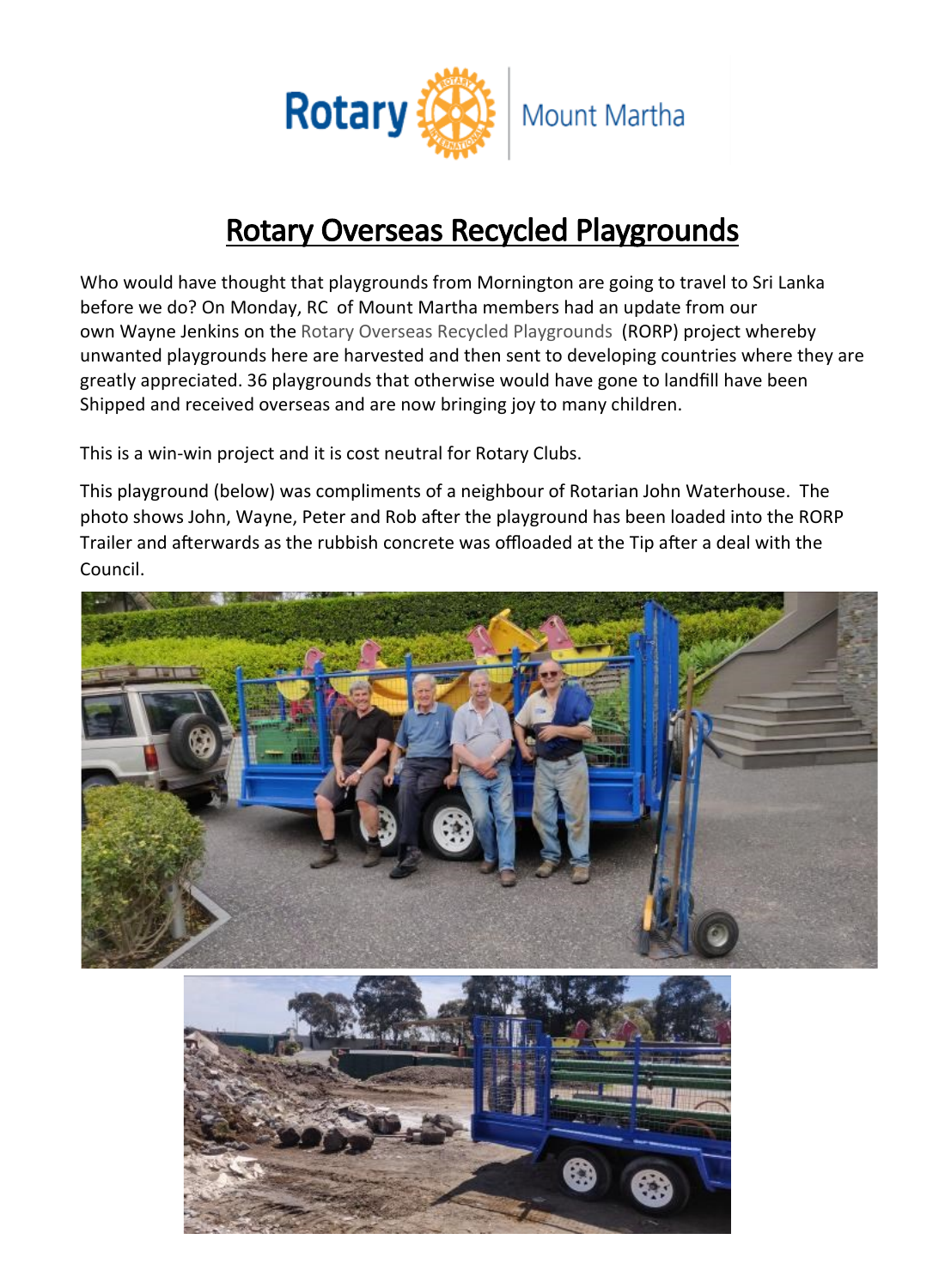

## The following Email was received from the Mount Martha Community Garden.

From: Garden Team [<hello@mmhcgarden.org>](mailto:hello@mmhcgarden.org) Sent: Monday, 19 October 2020 5:37 PM To: [communitygarden.mm@gmail.com](mailto:communitygarden.mm@gmail.com)

## Subject: Are you in?

Hi all,

I wanted to let you know about a few things in the pipeline.

- 1. Next Saturday 24th we will be running a 'seedling sale'. Myself & a few others have been growing excess seedlings to sell at our open day, which obviously can't happen. I will set up a table in front of my house and ask people to make a donation toward the garden. Do you have any excess seedlings, plants, cuttings to donate? Peta will be sending this out through social media etc.
- 2. Peta has been working on our new website [www.mmhcgarden.org](http://www.mmhcgarden.org/) and it looks amazing. Please send her written articles (300 words).
- 3. As I have been applying for grants it has become apparent that our current auspice by Sustainable Table is causing us to be ineligible for some grants. So we are going to bring forward our plan to Incorporate. This is done through Consumer Affairs Vic. It means we can manage our own money, apply for more grants & we don't need to pay a fee to Sustainable Table. However, this means we must be more organised and form an official committee- we need at least 5 people who are willing to be available for monthly email or zoom meetings. I don't imagine this will be much of a time commitment. Most important we need someone to volunteer as Secretary. This will involve meeting minutes and managing the incorporation process (a few hours, once a year) with lots of help from Susan & myself.

Are you willing to put your hand up for a position on committee?

Kind regards

Robyn Ruhl 0414-825-863



[www.mmhcgarden.org](http://www.mmhcgarden.org/)

466 Esplanade Mount Martha 3934

[facebook](https://www.facebook.com/mountmarthahousecommunitygarden) [instagram](https://www.instagram.com/mtmarthahcommunitygarden)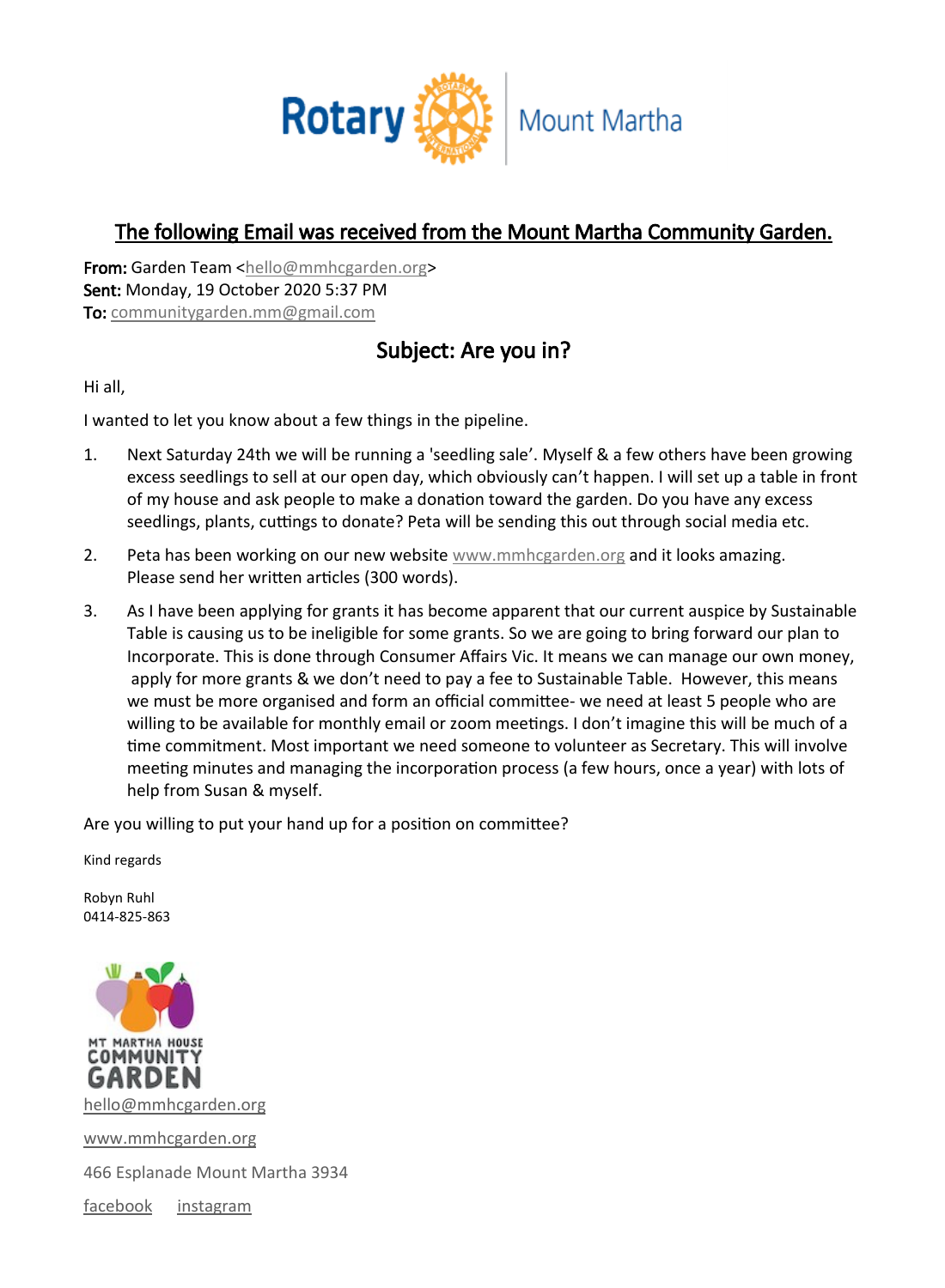

. . . . . . . . . . . . . . . .

Rotary's

Rotary

District 9820

# **SUNDAY, 8 NOVEMBER** 7:30 PM

<u>s Filippo </u>

Singing, dancing, juggling, or any other<br>talent that you have - we want to see it!

Judging by a Mystery Judge! Limited to 10 acts, maximum of 3 minutes per act

Fundraiser for DG Partner's Project RAM Suggested donation of \$10 to https://donations.rawcs.com.au/104-2019-20

Contact jane.moore@rotary9820.org.au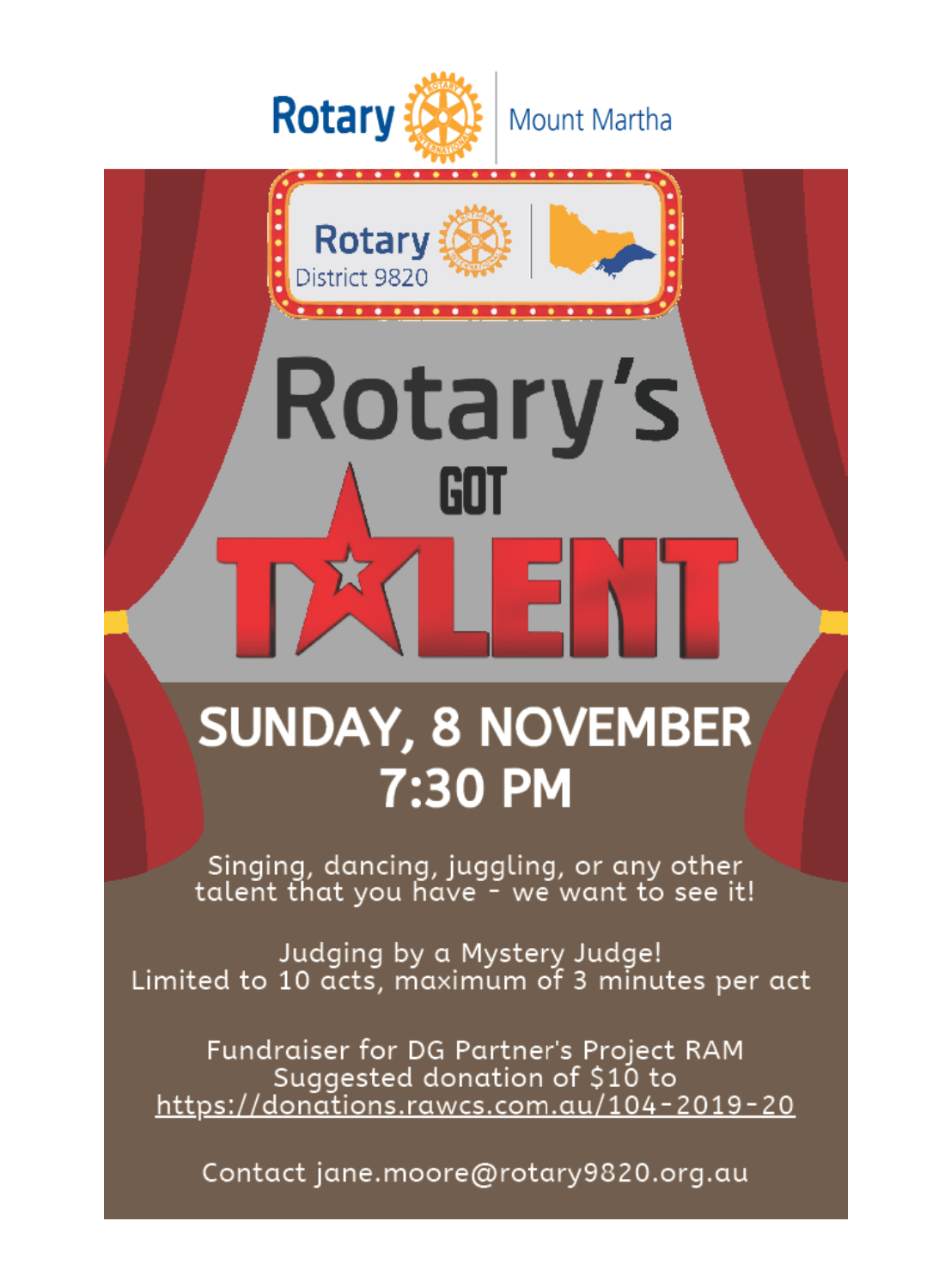

A message from the Commonwealth Department of Health regarding simple steps to help stop the spread of Coronavirus (COVID-19) in the Community.



COVID affects people in different ways. Some people have mild or no symptoms, but some end up in hospital with serious illness. You can help protect those most at risk by doing the simple things every day.



Together, let's BE COVIDSAFE and save lives. Find out more at australia.gov.au





Authorised by the Australian Government, Canberra